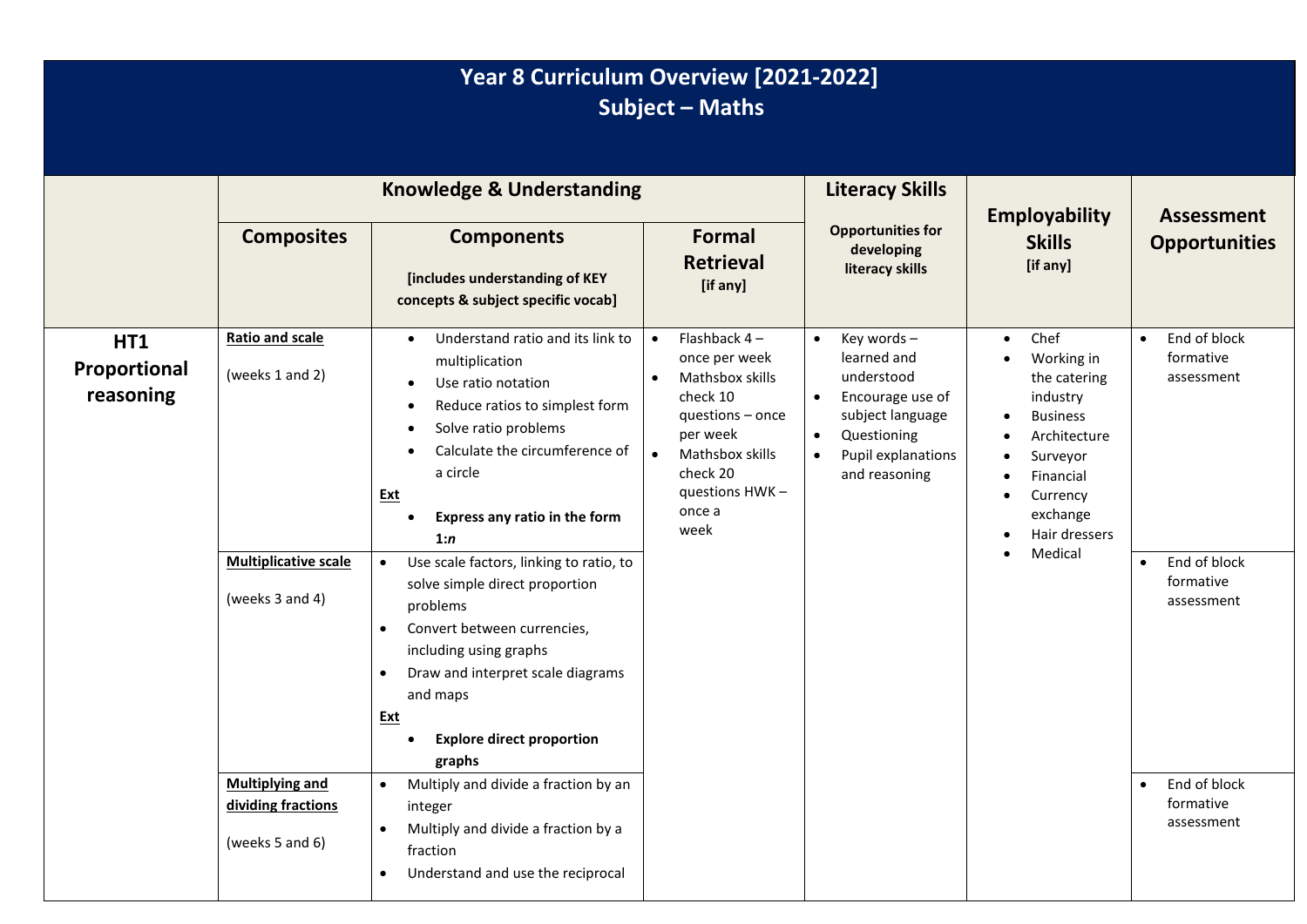|                                   |                                                            | <b>Ext</b><br>Multiply and divide mixed<br>$\bullet$<br>numbers<br><b>Multiply and divide simple</b><br>$\bullet$<br>algebraic fractions<br><b>Adding and subtracting fractions</b><br><b>Understand representations of</b><br>$\bullet$<br>fractions<br><b>Convert mixed numbers and</b><br>$\bullet$<br>improper fractions<br><b>Understand and use equivalent</b><br>$\bullet$<br>fractions<br>Add and subtract fractions with<br>$\bullet$<br>the same and a different<br>denominator<br>Add and subtract a combination of<br>$\bullet$<br>fractions and decimals<br>Add and subtract improper<br>$\bullet$<br>fractions & mixed numbers<br><b>Ext Add and subtract simple algebraic</b><br>fractions |                                                                                                                                                                                                                                       | <b>Business</b><br>Construction<br>work<br>Retail<br>Hotel and<br>catering |                                                      |
|-----------------------------------|------------------------------------------------------------|-----------------------------------------------------------------------------------------------------------------------------------------------------------------------------------------------------------------------------------------------------------------------------------------------------------------------------------------------------------------------------------------------------------------------------------------------------------------------------------------------------------------------------------------------------------------------------------------------------------------------------------------------------------------------------------------------------------|---------------------------------------------------------------------------------------------------------------------------------------------------------------------------------------------------------------------------------------|----------------------------------------------------------------------------|------------------------------------------------------|
| HT <sub>2</sub><br>Representation | <b>Working in the</b><br>cartesian plane<br>(weeks 7 to 9) | Plot and interpret straight line<br>$\bullet$<br>graphs<br>Understand and use the equations<br>$\bullet$<br>of a straight line, including lines<br>parallel to the axes<br>Make links between direct<br>$\bullet$<br>proportion and straight lines in the<br>form $y = kx$<br>Model situations by translating<br>$\bullet$<br>them into expressions, formulae<br>and graphs<br><b>Ext</b><br>Find the mid-point of a line<br>٠<br>segment                                                                                                                                                                                                                                                                 | Key words-<br>$\bullet$<br>learned and<br>understood<br>Encourage use of<br>$\bullet$<br>subject language<br>Questioning<br>$\bullet$<br>Pupil explanations<br>$\bullet$<br>and reasoning<br>Law<br>$\bullet$<br>Medical<br>$\bullet$ |                                                                            | End of block<br>$\bullet$<br>formative<br>assessment |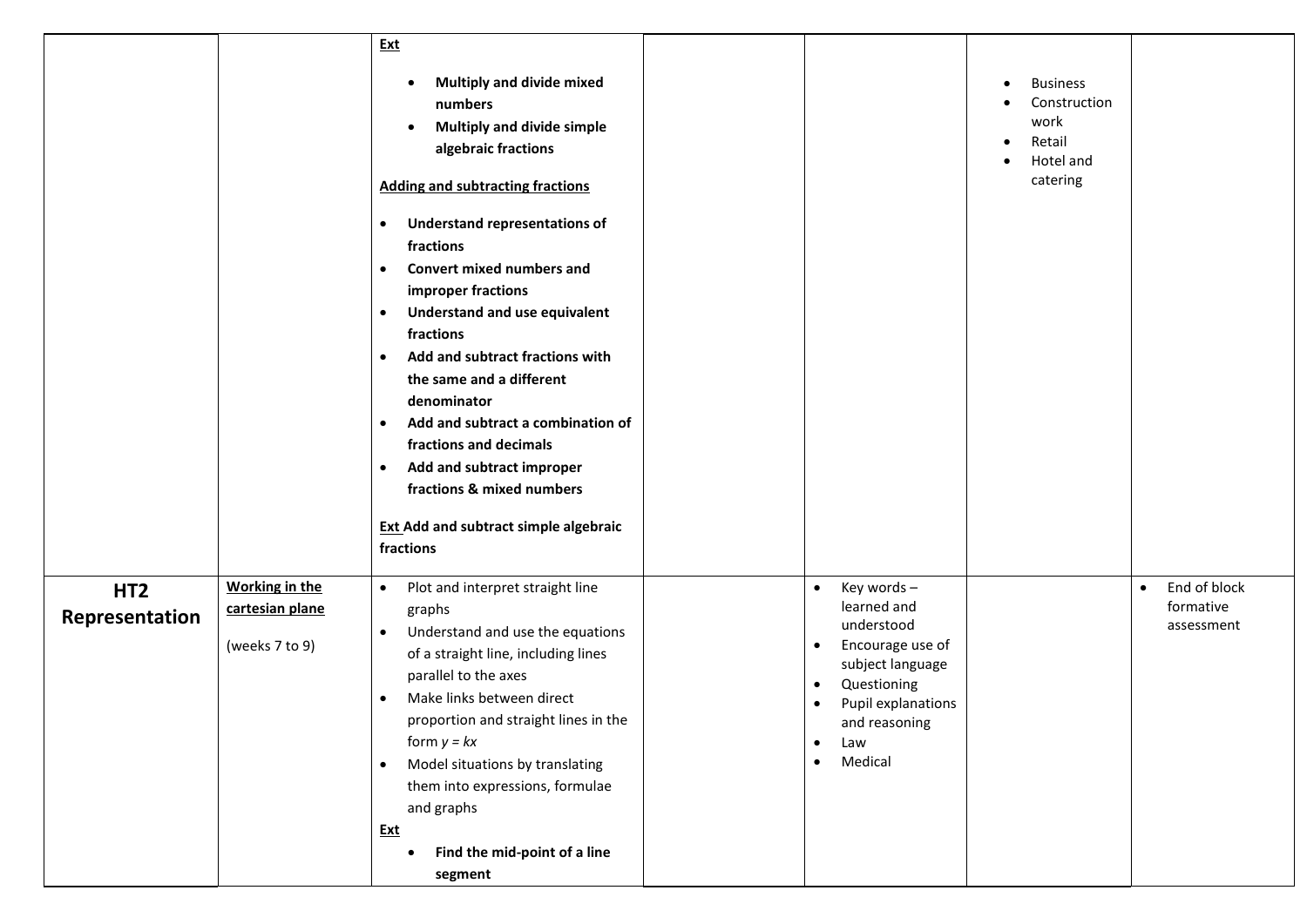|                                               | <b>Explore gradient</b><br>$\bullet$<br><b>Explore non-linear graphs</b><br>$\bullet$                                                                                                                                                                                   |  |                                                                                              |                                                      |
|-----------------------------------------------|-------------------------------------------------------------------------------------------------------------------------------------------------------------------------------------------------------------------------------------------------------------------------|--|----------------------------------------------------------------------------------------------|------------------------------------------------------|
|                                               |                                                                                                                                                                                                                                                                         |  | Jobs that<br>$\bullet$<br>require a<br>statistics<br>background<br>Data Analyst<br>$\bullet$ |                                                      |
| <b>Representing data</b><br>(weeks 10 and 11) | Draw and interpret scatter graphs<br>$\bullet$<br>Understand correlation<br>$\bullet$<br>Draw and use lines of best fit<br>$\bullet$<br>Understand grouped and<br>$\bullet$<br>ungrouped, discrete and<br>continuous data<br>• Design and use one and two-way<br>tables |  |                                                                                              | End of block<br>$\bullet$<br>formative<br>assessment |
| Tables & probability<br>(week 12)             | • List outcomes using sample space<br>diagrams for one and two events<br>• Find probabilities using tables and<br>Venn diagrams<br><b>Ext</b><br>Use the product rule for<br>$\bullet$<br>counting                                                                      |  |                                                                                              | Summative end of<br>term assessment                  |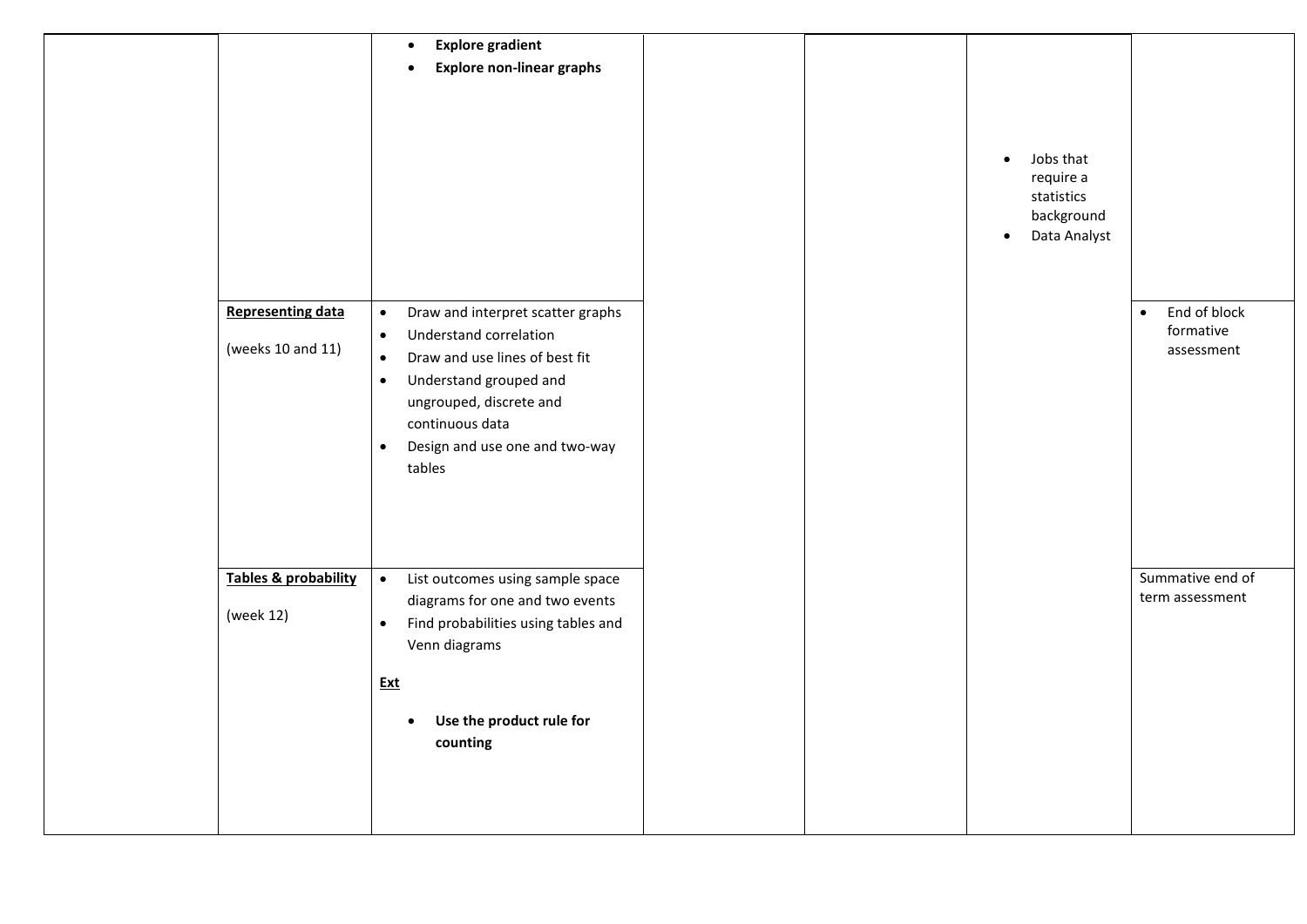| Year 7 Curriculum Overview [2021-2022]<br><b>Subject - Maths</b> |                                       |  |                                                                  |                                                                                                                                                                                                                                                                                                                                                                                                        |                                                                                                                                                                                          |                                                                                                                                                                                         |                           |                                                      |
|------------------------------------------------------------------|---------------------------------------|--|------------------------------------------------------------------|--------------------------------------------------------------------------------------------------------------------------------------------------------------------------------------------------------------------------------------------------------------------------------------------------------------------------------------------------------------------------------------------------------|------------------------------------------------------------------------------------------------------------------------------------------------------------------------------------------|-----------------------------------------------------------------------------------------------------------------------------------------------------------------------------------------|---------------------------|------------------------------------------------------|
|                                                                  |                                       |  |                                                                  | <b>Knowledge &amp; Understanding</b>                                                                                                                                                                                                                                                                                                                                                                   |                                                                                                                                                                                          | <b>Literacy Skills</b>                                                                                                                                                                  | <b>Employability</b>      | <b>Assessment</b>                                    |
|                                                                  | <b>Composites</b>                     |  |                                                                  | <b>Components</b><br>[includes understanding of KEY concepts & subject specific<br>vocab]                                                                                                                                                                                                                                                                                                              | Formal<br><b>Retrieval</b><br>[if any]                                                                                                                                                   | <b>Opportunities for</b><br>developing<br>literacy skills                                                                                                                               | <b>Skills</b><br>[if any] | <b>Opportunities</b>                                 |
| HT <sub>3</sub>                                                  | <b>Algebraic</b><br><b>Techniques</b> |  | <b>Brackets, equations</b><br>and inequalities<br>(Weeks 1 to 4) | Expand, and factorise into,<br>$\bullet$<br>single brackets<br>Form and use expressions,<br>formulae and identities<br>Form and solve equations and<br>$\bullet$<br>inequalities with and without<br>brackets<br>Distinguish between equations,<br>expressions, formulae and<br>identities<br>Ext: Expand a pair of<br>binomials<br>Solve equations and<br>inequalities with unknowns on<br>both sides | Flashback $4-$<br>once per week<br>Mathsbox skills<br>$\bullet$<br>check 10<br>questions - once<br>per week<br>Mathsbox skills<br>$\bullet$<br>check 20<br>questions HWK-<br>once a week | Key words-<br>$\bullet$<br>learned and<br>understood<br>Encourage use of<br>$\bullet$<br>subject language<br>Questioning<br>$\bullet$<br>Pupil explanations and<br>reasoning<br>Medical |                           | End of block<br>$\bullet$<br>formative<br>assessment |
|                                                                  |                                       |  | <b>Sequences</b><br>Week 5                                       | Generate sequences given a<br>word<br>Generate a sequence given a<br>simple rule<br>Find the rule for the nth term<br>of a linear sequence<br>Ext: Generate sequences given a<br>complex algebraic rule                                                                                                                                                                                                |                                                                                                                                                                                          |                                                                                                                                                                                         |                           | End of block<br>$\bullet$<br>formative<br>assessment |
|                                                                  |                                       |  | <b>Indices</b><br>Week 6                                         | Adding and subtracting<br>$\bullet$<br>expressions with indices<br>Simplifying algebraic<br>expressions by multiplying and<br>dividing indices<br>Use the addition and<br>subtractions laws for indices<br><b>Ext: Explore powers of powers</b>                                                                                                                                                        |                                                                                                                                                                                          |                                                                                                                                                                                         |                           | End of block<br>$\bullet$<br>formative<br>assessment |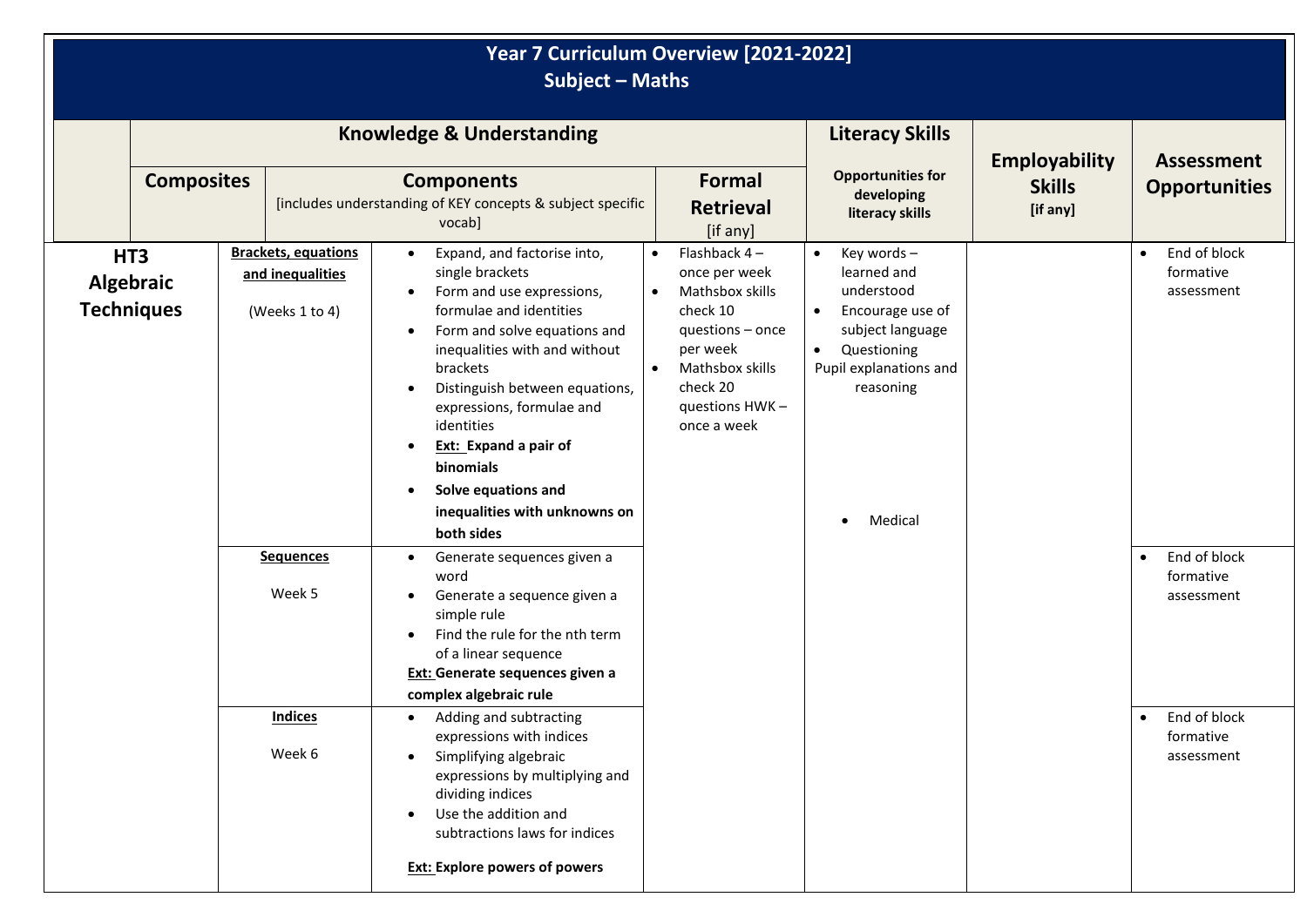| HT4<br><b>Developing</b><br>number | <b>Fractions and</b><br>percentages<br><b>Standard index form</b><br><b>Number sense</b> | Convert fluently between key<br>$\bullet$<br>fractions, decimals and<br>percentages, and calculate<br>them without a calculator<br>Calculate fractions, decimals<br>$\bullet$<br>and percentages of amounts<br>using calculator methods<br>Calculate percentage increase<br>$\bullet$<br>and decrease using a multiplier<br>Express one number as a<br>$\bullet$<br>fraction or percentage of<br>another<br>Use percentage change<br>$\bullet$<br><b>Ext: Use reverse percentages to</b><br>find the original amount<br>Convert between numbers in<br>$\bullet$<br>ordinary and standard form<br>Compare numbers given in<br>$\bullet$<br>standard form<br>Mentally calculate with<br>$\bullet$<br>numbers in standard form<br>Use the four operations with<br>$\bullet$<br>standard form<br><b>Ext Understand and use fractional</b><br>and negative indices<br>Develop mental strategies<br>$\bullet$<br>Convert between metric<br>$\bullet$<br>measures and units<br>Use estimation, including<br>$\bullet$<br>rounding to a given number of<br>decimal places<br>Use the order of operations<br>٠<br><b>Ext: Convert between units of area</b><br>and volume and Use error interval<br>notation | Flashback 4-<br>$\bullet$<br>once per week<br>Mathsbox skills<br>$\bullet$<br>check 10<br>questions - once<br>per week<br>Mathsbox skills<br>$\bullet$<br>check 20<br>questions HWK-<br>once a week | Key words -<br>$\bullet$<br>learned and<br>understood<br>Encourage use of<br>$\bullet$<br>subject language<br>Questioning<br>$\bullet$<br>Pupil explanations and<br>reasoning | <b>Business</b><br>$\bullet$<br>Retail<br>Computing<br>Textiles | End of block<br>$\bullet$<br>formative<br>assessment<br>End of block<br>$\bullet$<br>formative<br>assessment<br>Summative end of<br>term assessment |
|------------------------------------|------------------------------------------------------------------------------------------|-----------------------------------------------------------------------------------------------------------------------------------------------------------------------------------------------------------------------------------------------------------------------------------------------------------------------------------------------------------------------------------------------------------------------------------------------------------------------------------------------------------------------------------------------------------------------------------------------------------------------------------------------------------------------------------------------------------------------------------------------------------------------------------------------------------------------------------------------------------------------------------------------------------------------------------------------------------------------------------------------------------------------------------------------------------------------------------------------------------------------------------------------------------------------------------------------------|-----------------------------------------------------------------------------------------------------------------------------------------------------------------------------------------------------|-------------------------------------------------------------------------------------------------------------------------------------------------------------------------------|-----------------------------------------------------------------|-----------------------------------------------------------------------------------------------------------------------------------------------------|
|------------------------------------|------------------------------------------------------------------------------------------|-----------------------------------------------------------------------------------------------------------------------------------------------------------------------------------------------------------------------------------------------------------------------------------------------------------------------------------------------------------------------------------------------------------------------------------------------------------------------------------------------------------------------------------------------------------------------------------------------------------------------------------------------------------------------------------------------------------------------------------------------------------------------------------------------------------------------------------------------------------------------------------------------------------------------------------------------------------------------------------------------------------------------------------------------------------------------------------------------------------------------------------------------------------------------------------------------------|-----------------------------------------------------------------------------------------------------------------------------------------------------------------------------------------------------|-------------------------------------------------------------------------------------------------------------------------------------------------------------------------------|-----------------------------------------------------------------|-----------------------------------------------------------------------------------------------------------------------------------------------------|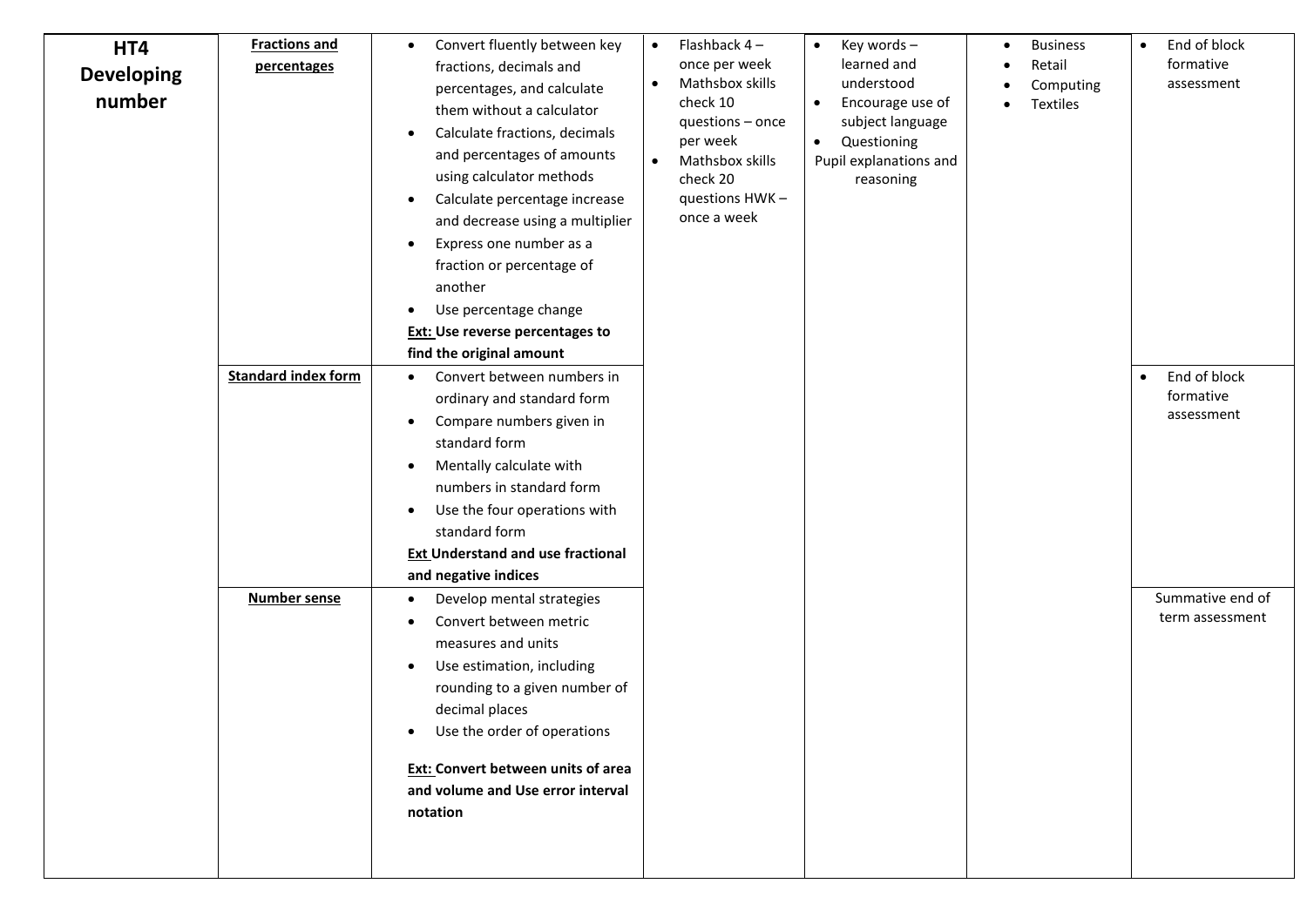| Year 7 Curriculum Overview [2021-2022]<br><b>Subject - Maths</b> |  |                                                 |                                                                                           |                                                                                                                                                                                                                                                                                                                                                                                                                                                                                                                                                                                                             |           |                                                                                                                                                           |                                                                                                                                                                 |                                                                        |                                           |
|------------------------------------------------------------------|--|-------------------------------------------------|-------------------------------------------------------------------------------------------|-------------------------------------------------------------------------------------------------------------------------------------------------------------------------------------------------------------------------------------------------------------------------------------------------------------------------------------------------------------------------------------------------------------------------------------------------------------------------------------------------------------------------------------------------------------------------------------------------------------|-----------|-----------------------------------------------------------------------------------------------------------------------------------------------------------|-----------------------------------------------------------------------------------------------------------------------------------------------------------------|------------------------------------------------------------------------|-------------------------------------------|
|                                                                  |  |                                                 |                                                                                           | <b>Knowledge &amp; Understanding</b>                                                                                                                                                                                                                                                                                                                                                                                                                                                                                                                                                                        |           |                                                                                                                                                           | <b>Literacy Skills</b>                                                                                                                                          |                                                                        |                                           |
| <b>Composites</b>                                                |  |                                                 | <b>Components</b><br>[includes understanding of KEY concepts & subject specific<br>vocab] |                                                                                                                                                                                                                                                                                                                                                                                                                                                                                                                                                                                                             |           | <b>Formal</b><br><b>Retrieval</b><br>[if any]                                                                                                             | <b>Opportunities for</b><br>developing<br>literacy skills                                                                                                       | <b>Employability</b><br><b>Skills</b><br>[if any]                      | <b>Assessment</b><br><b>Opportunities</b> |
| HT5<br><b>Developing</b><br>geometry                             |  | <b>Angles in parallel</b><br>lines and polygons | $\bullet$<br><b>Ext</b><br><b>Angles</b>                                                  | A review of basic angle facts<br>Understand and use angles in<br>parallel lines and angles<br>Revisit geometric notation<br>Work out angles in special<br>quadrilaterals<br>Find and use the sum of<br>interior and exterior angles of a<br>polygon<br>Prove simple geometric facts<br>Perform standard<br>constructions including<br>perpendiculars<br>Understand angles as a<br>measure of turn<br>Classify, measure and draw<br>angles between 0 and 360<br>degrees<br>Identify parallel and<br>perpendicular lines<br>Recognise properties and types<br>of shapes. E.g. Triangles and<br>quadrilaterals | $\bullet$ | Flashback 4 - once<br>per week<br>Mathsbox skills<br>check 10 questions<br>- once per week<br>Mathsbox skills<br>check 20 questions<br>HWK-once a<br>week | Key words-<br>learned and<br>understood<br>Encourage use of<br>$\bullet$<br>subject language<br>Questioning<br>$\bullet$<br>Pupil explanations<br>and reasoning | Construction<br>Surveyor<br>Architecture<br>Carpet fitter<br>Decorator | End of block<br>formative<br>assessment   |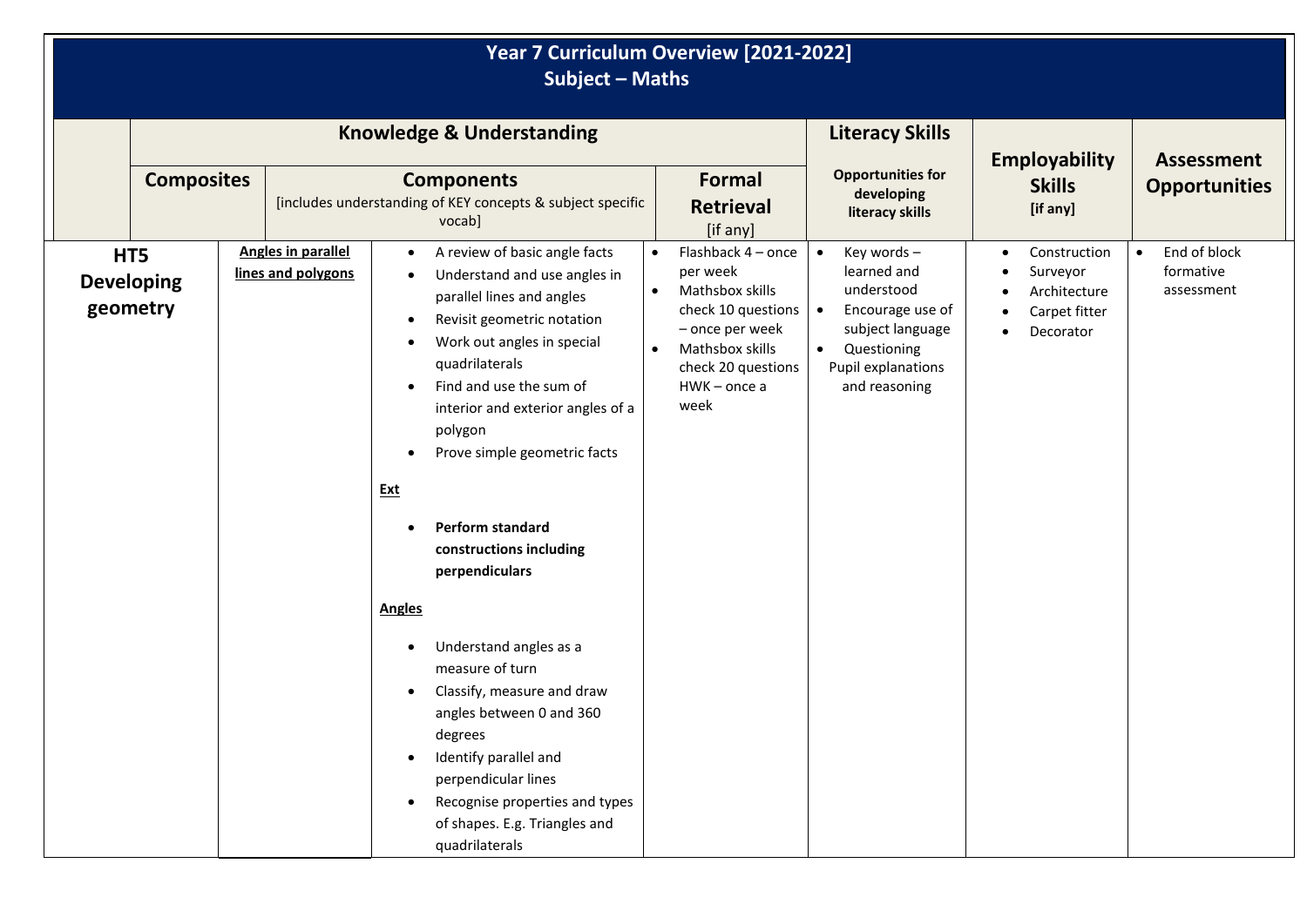|                      | Identify polygons up to<br>$\bullet$         |  |                           |
|----------------------|----------------------------------------------|--|---------------------------|
|                      | Decagons.                                    |  |                           |
|                      | Construct triangles using a                  |  |                           |
|                      | compass (SSS, SAS, ASA)                      |  |                           |
|                      |                                              |  |                           |
|                      | <b>Ext: Construct perpendicular and</b>      |  |                           |
|                      | angle bisectors and understand               |  |                           |
|                      | and construct loci.                          |  |                           |
|                      |                                              |  |                           |
|                      |                                              |  |                           |
|                      | Understand and use the sum of                |  |                           |
|                      | angles around a point and on a               |  |                           |
|                      | straight line.                               |  |                           |
|                      | Understand and use the<br>$\bullet$          |  |                           |
|                      | equality of vertically opposite              |  |                           |
|                      | angles.                                      |  |                           |
|                      | Know and apply the sum of                    |  |                           |
|                      | angles in a triangle and in a                |  |                           |
|                      | quadrilateral. Use this skill and            |  |                           |
|                      | apply to problem solving                     |  |                           |
|                      |                                              |  |                           |
|                      | questions.                                   |  |                           |
|                      | Find and apply the sum of<br>$\bullet$       |  |                           |
|                      | angles in a polygons.                        |  |                           |
|                      | Investigate and use angles in<br>٠           |  |                           |
|                      | parallel sides.                              |  |                           |
|                      | Use known facts to obtain simple             |  |                           |
|                      | proofs.                                      |  |                           |
|                      |                                              |  |                           |
| Area of trapezia and | Review of shape work covered<br>$\bullet$    |  | End of block<br>$\bullet$ |
| circles              | in year7                                     |  | formative                 |
|                      | Calculate the area of a<br>$\bullet$         |  | assessment                |
|                      | trapezium                                    |  |                           |
|                      | Calculate the area of a circle,<br>$\bullet$ |  |                           |
|                      | and the area of parts of a circle            |  |                           |
|                      | Use significant figures<br>$\bullet$         |  |                           |
|                      | Calculate the area of                        |  |                           |
|                      | compound shapes                              |  |                           |
|                      |                                              |  |                           |
|                      |                                              |  |                           |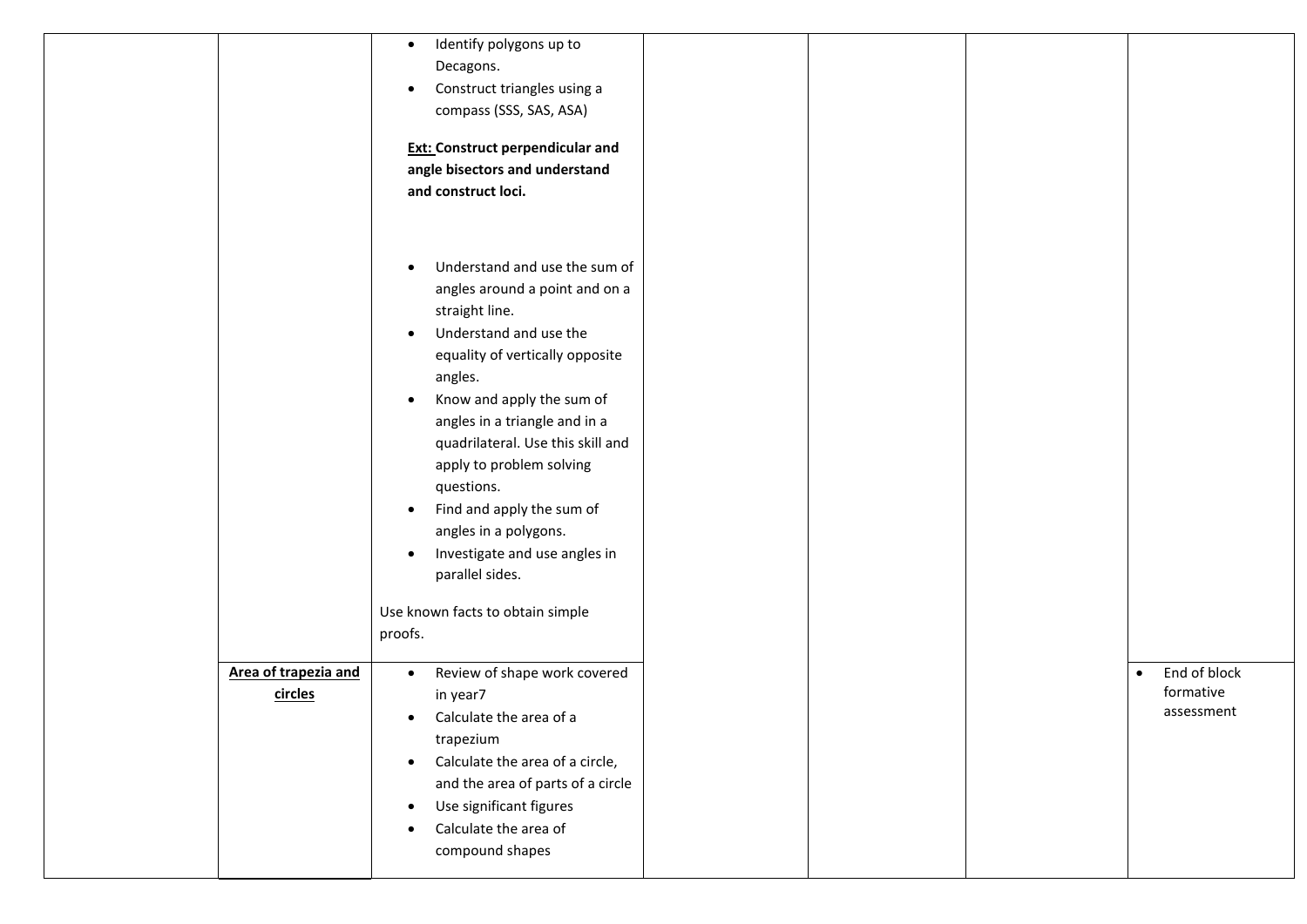|                                                  | Line symmetry and<br>reflection                | Recognise line symmetry in<br>$\bullet$<br>polygons and other shapes<br>Reflect shapes in horizontal,<br>$\bullet$<br>vertical and diagonal lines<br>Reflect shapes using equations<br>of lines                                                                                                                                                                                                                       |                                                                                                                                                                                                                 |                                                                                                                                                                              |                              | End of block<br>$\bullet$<br>formative<br>assessment |
|--------------------------------------------------|------------------------------------------------|-----------------------------------------------------------------------------------------------------------------------------------------------------------------------------------------------------------------------------------------------------------------------------------------------------------------------------------------------------------------------------------------------------------------------|-----------------------------------------------------------------------------------------------------------------------------------------------------------------------------------------------------------------|------------------------------------------------------------------------------------------------------------------------------------------------------------------------------|------------------------------|------------------------------------------------------|
| HT <sub>6</sub><br><b>Reasoning with</b><br>data | The data handling<br>cycle<br>(Weeks 1 to 4)   | Understand and use primary<br>$\bullet$<br>and secondary sources of data<br>Collect data, including using<br>questionnaires<br>Interpret and construct<br>statistical diagrams including<br>multiple bar charts<br>Construct and interpret pie<br>$\bullet$<br>charts<br>Compare distributions using<br>charts<br>Identify misleading graphs<br>Pie charts from year 7<br>Interpret and draw pie charts.<br>$\bullet$ | Flashback $4-$<br>$\bullet$<br>once per<br>week<br>Mathsbox<br>$\bullet$<br>skills check 10<br>questions $-$<br>once per<br>week<br>Mathsbox<br>$\bullet$<br>skills check 20<br>questions<br>HWK-once a<br>week | Key words-<br>$\bullet$<br>learned and<br>understood<br>Encourage use of<br>$\bullet$<br>subject language<br>Questioning<br>$\bullet$<br>Pupil explanations and<br>reasoning | Data Analyst<br>Statistician |                                                      |
|                                                  | <b>Measures of location</b><br>(Weeks 5 and 6) | Revisit the median and mean,<br>$\bullet$<br>including finding the total<br>given the mean<br>Find the mean of grouped data<br>Work out the mode and modal<br>class<br>Choose the appropriate<br>٠<br>average<br>Comparing distributions using<br>measures<br><u>Ext</u><br>Find unknown data values<br>given the mean or changes in<br>the mean                                                                      |                                                                                                                                                                                                                 |                                                                                                                                                                              |                              | Summative end of<br>term assessment                  |